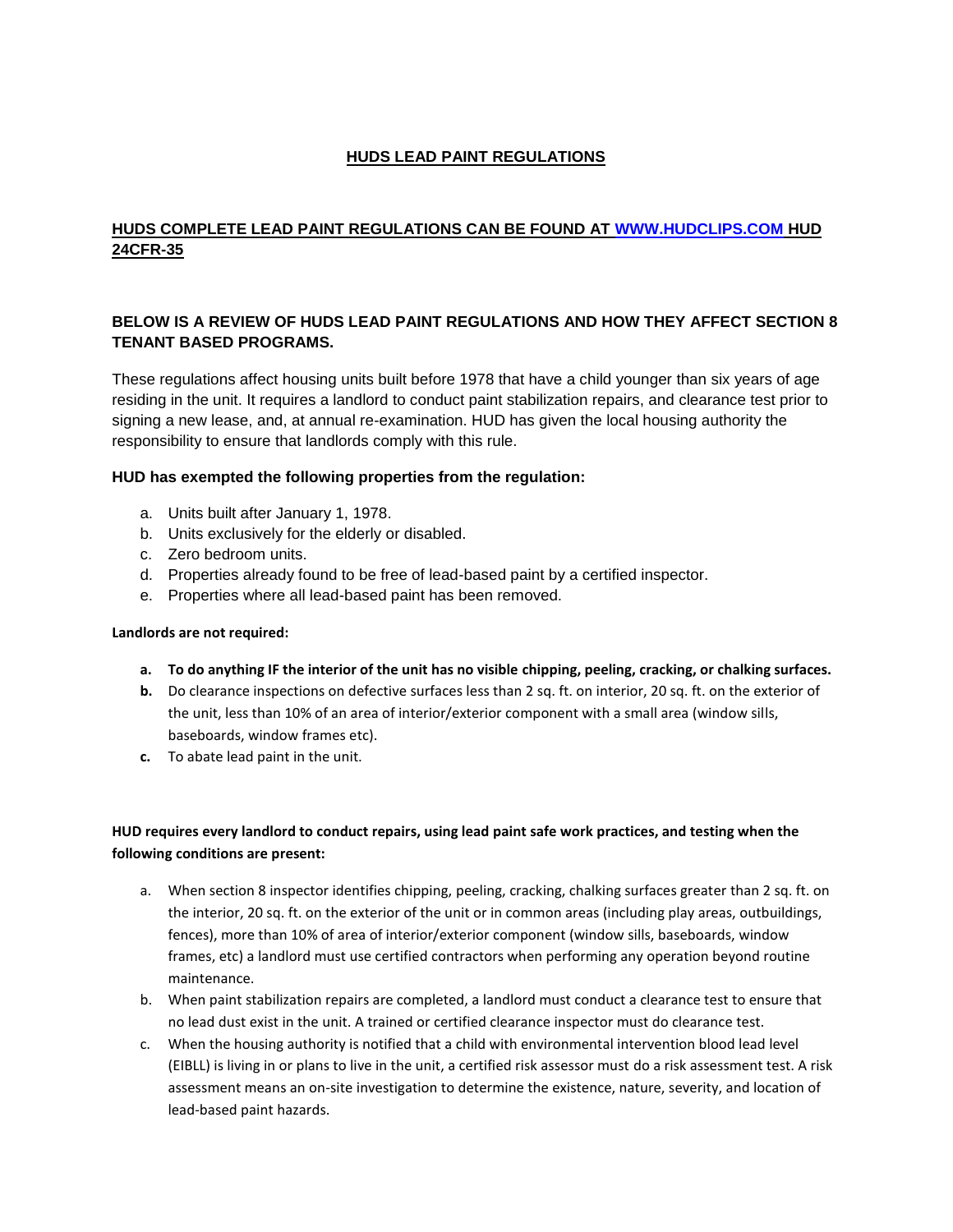Below are general guidelines on how to complete paint stabilization. Please review and closely adhere to each of the steps. The local housing authority will pay all initial clearance and risk assessment tests. Any subsequent test, as the result of a failed clearance test, will be responsibility of the owner.

### **GENERAL INSTRUCTIONS ON HOW TO COMPLETE PAINT STABILIZATION:**

## **1. COMPLETE TIME-FRAME**

- Paint stabilization must be completed prior to occupancy.
- In the case of an annual inspection, paint stabilization must be completed within 30 days of deteriorated paint.
- Failure to complete paint stabilization within the designated time frame will result in housing assistance payments being abated or terminated.

## **2. SUBSTRATE REPAIR**

 You must repair any physical defect that is causing deterioration of a painted surface. (Example; roof/plumbing leaks).

## **3. PROHIBITED METHODS OF PAINT REMOVAL**

- Open flame burning
- Machine sanding or blasting without HEPA exhaust control.
- Heat guns above 1100 degrees F.
- Paint stripping using Volatile substances.
- Dry scraping. EXCEPT: \* Within 1 ft. of electrical outlets.

### 4. **ACCEPTABLE METHODS OF PAINT REMOVAL**:

- Wet scraping or sanding
- Scraping with infra-red or coil type heat
- Chemical stripping on or off site guns below 1,100 degrees F
- Replacing painted components
- Contained hydro-blasting
- Covering deteriorated painted surfaces
- HEPA vacuum

### **5. NEW PROTECTIVE COATING OR PAINT**

Apply a new protective coating or paint over area(s) that had paint removed.

### **6. SAFE WORK PRATICES**

- Tenants shall not be permitted to enter the work site during stabilization.
- Personal belongings in work areas must be located or protected from contamination.
- Soil and playground equipment must be protected from contamination during treatment.
- Work sites shall be prepared to prevent release of leaded dust. Paint chips or other debris shall be contained unless they can be safely removed.
- Waste/debris must be disposed of per all state or local applicable law.